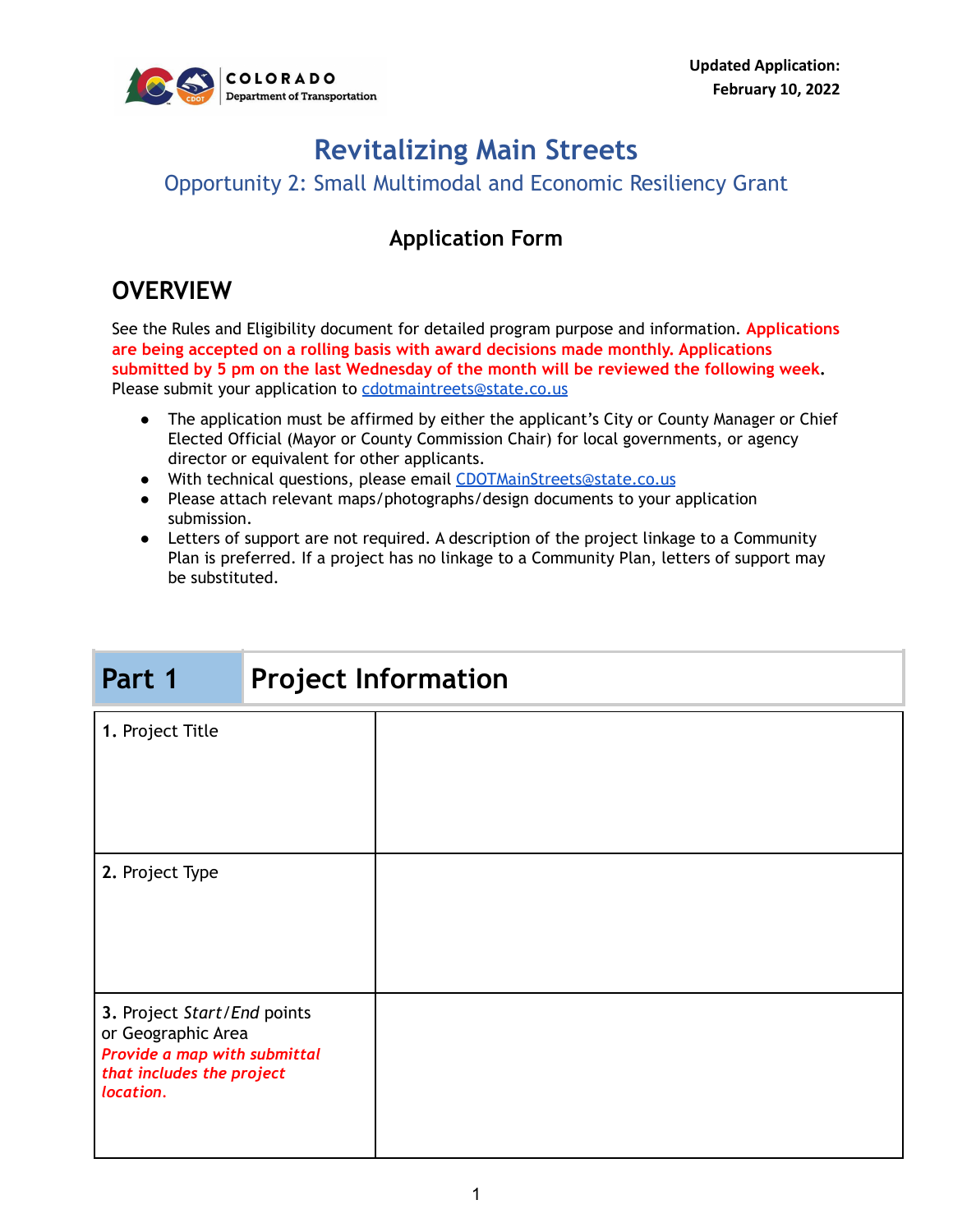

| 4. Project Applicant                                                                                                                                                                                                                         |                                                                                       |  |  |  |  |
|----------------------------------------------------------------------------------------------------------------------------------------------------------------------------------------------------------------------------------------------|---------------------------------------------------------------------------------------|--|--|--|--|
| 5. Project Contact Person,<br>Title, Phone Number, and<br>Email                                                                                                                                                                              |                                                                                       |  |  |  |  |
| 6. Does this project touch CDOT Right-of-Way, involve a<br>CDOT roadway, access transit agency property or request<br>transit agency involvement to operate service?                                                                         | Yes<br>No<br>If yes, please ensure that you<br>have submitted a Special Use<br>Permit |  |  |  |  |
| 7. Procurement. By checking the box, local jurisdictions acknowledge the use of grant awards in<br>accordance with local jurisdiction procurement standards that identify appropriate procedures to                                          |                                                                                       |  |  |  |  |
| ensure projects are procured through an open and competitive process. $\Box$ Yes $\Box$ No                                                                                                                                                   |                                                                                       |  |  |  |  |
| Please describe your process:                                                                                                                                                                                                                |                                                                                       |  |  |  |  |
|                                                                                                                                                                                                                                              |                                                                                       |  |  |  |  |
| 8. Federal and state laws. By checking the box, local jurisdictions acknowledge their responsibility to<br>ensure compliance with all applicable federal and state laws (such as the Americans with Disability<br>Act). $\Box$ Yes $\Box$ No |                                                                                       |  |  |  |  |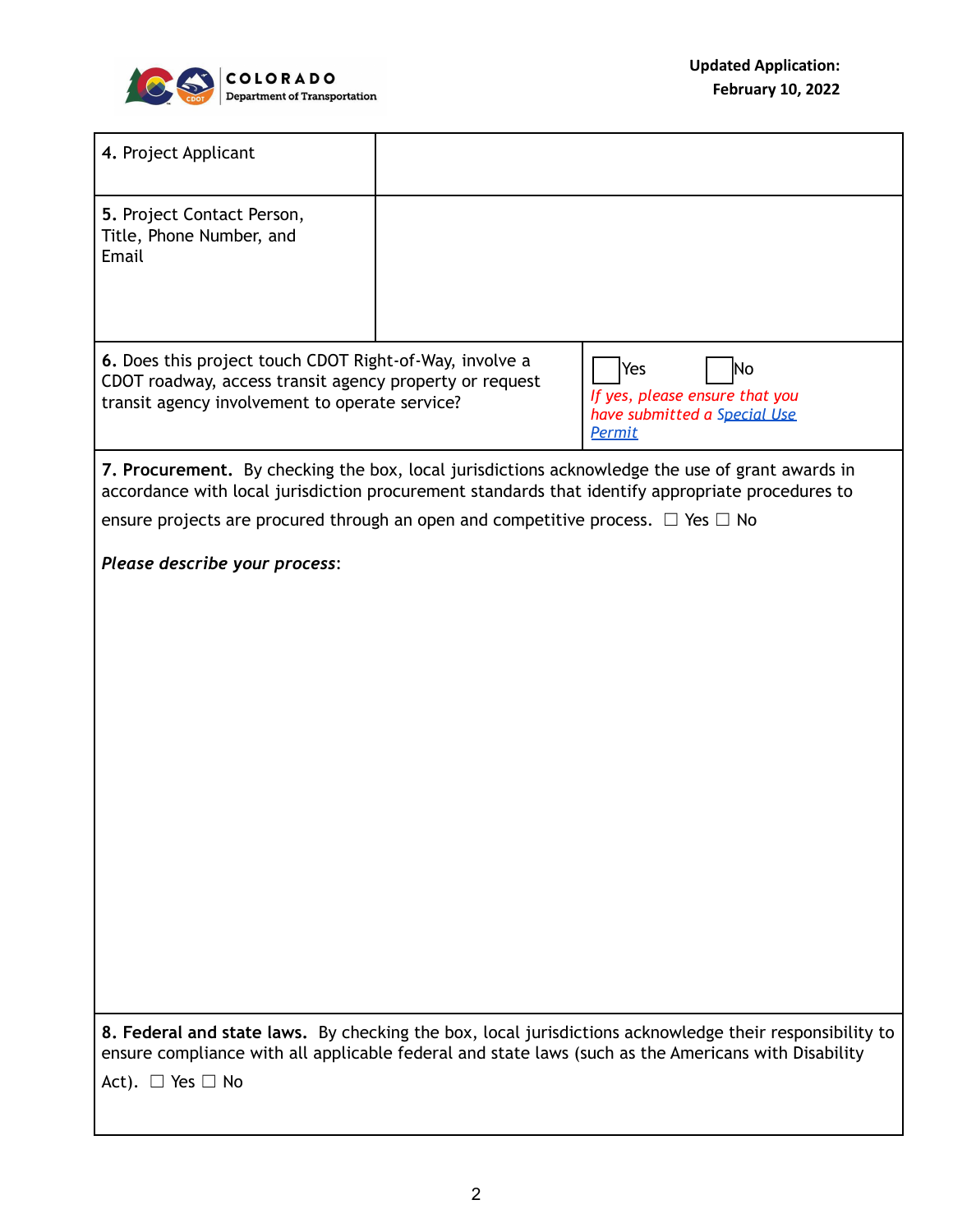

**9. Project Overview** (concise abstract limited to 500 characters) Include photographs or maps of the project area for better evaluation by the committee.

**10. Project Description**. Describe your project. Do not include background information or justification language. Please only include details specific to the work that will occur as part of this project. Include ownership information for the project improvements. (limited to 1,500 characters)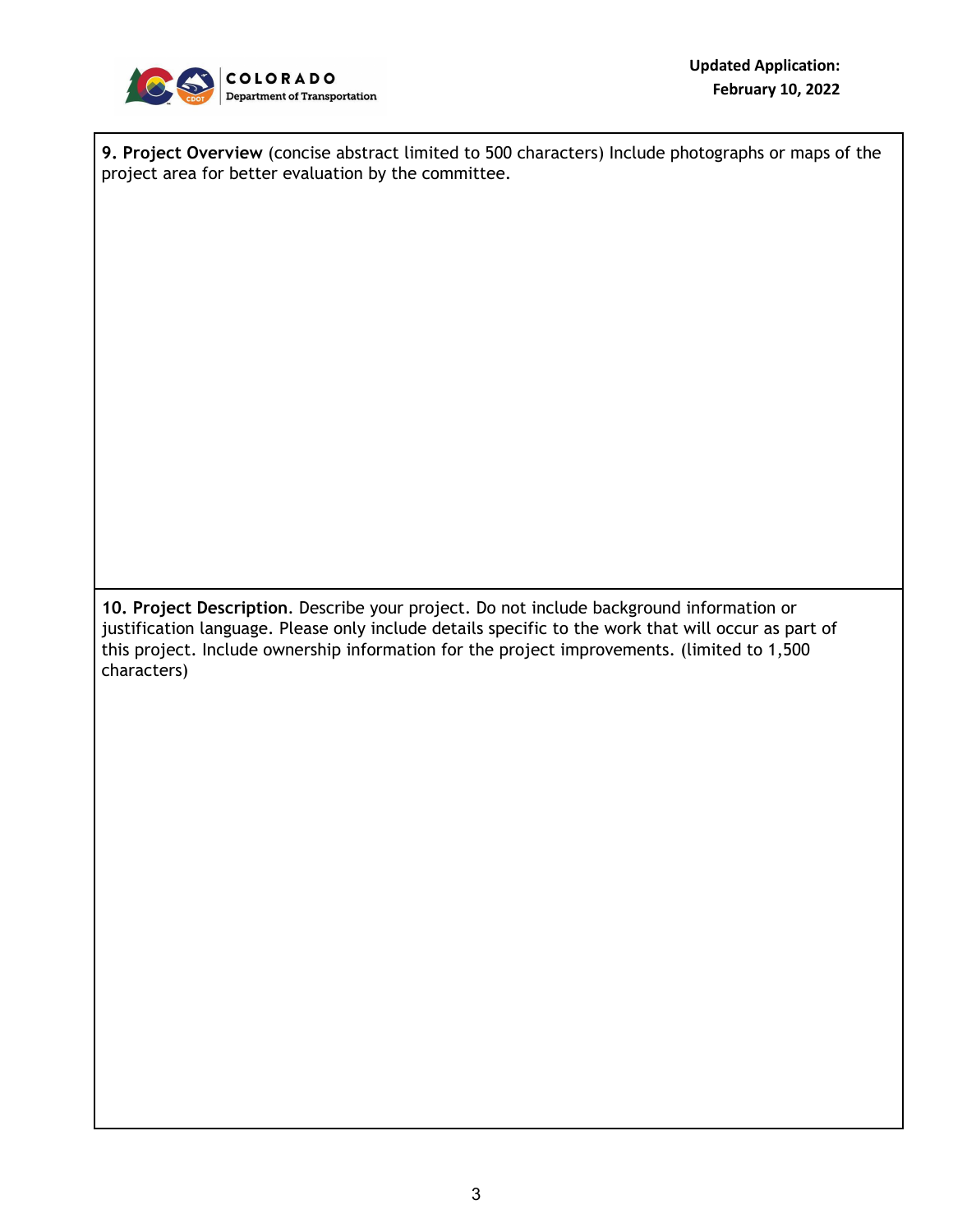

| 11. Define the scope and specific elements of the project. Each task should start with a<br>title and follow with a description.                      |  |  |  |  |
|-------------------------------------------------------------------------------------------------------------------------------------------------------|--|--|--|--|
| Task 1:                                                                                                                                               |  |  |  |  |
|                                                                                                                                                       |  |  |  |  |
| Task 2:                                                                                                                                               |  |  |  |  |
|                                                                                                                                                       |  |  |  |  |
| Task 3:                                                                                                                                               |  |  |  |  |
|                                                                                                                                                       |  |  |  |  |
| Task 4:                                                                                                                                               |  |  |  |  |
|                                                                                                                                                       |  |  |  |  |
| Task 5:                                                                                                                                               |  |  |  |  |
|                                                                                                                                                       |  |  |  |  |
|                                                                                                                                                       |  |  |  |  |
| 11a. Is the project scalable? If yes, define smaller meaningful limits, size, or scopes, along with the<br>cost for each, if the project is scalable. |  |  |  |  |
|                                                                                                                                                       |  |  |  |  |
|                                                                                                                                                       |  |  |  |  |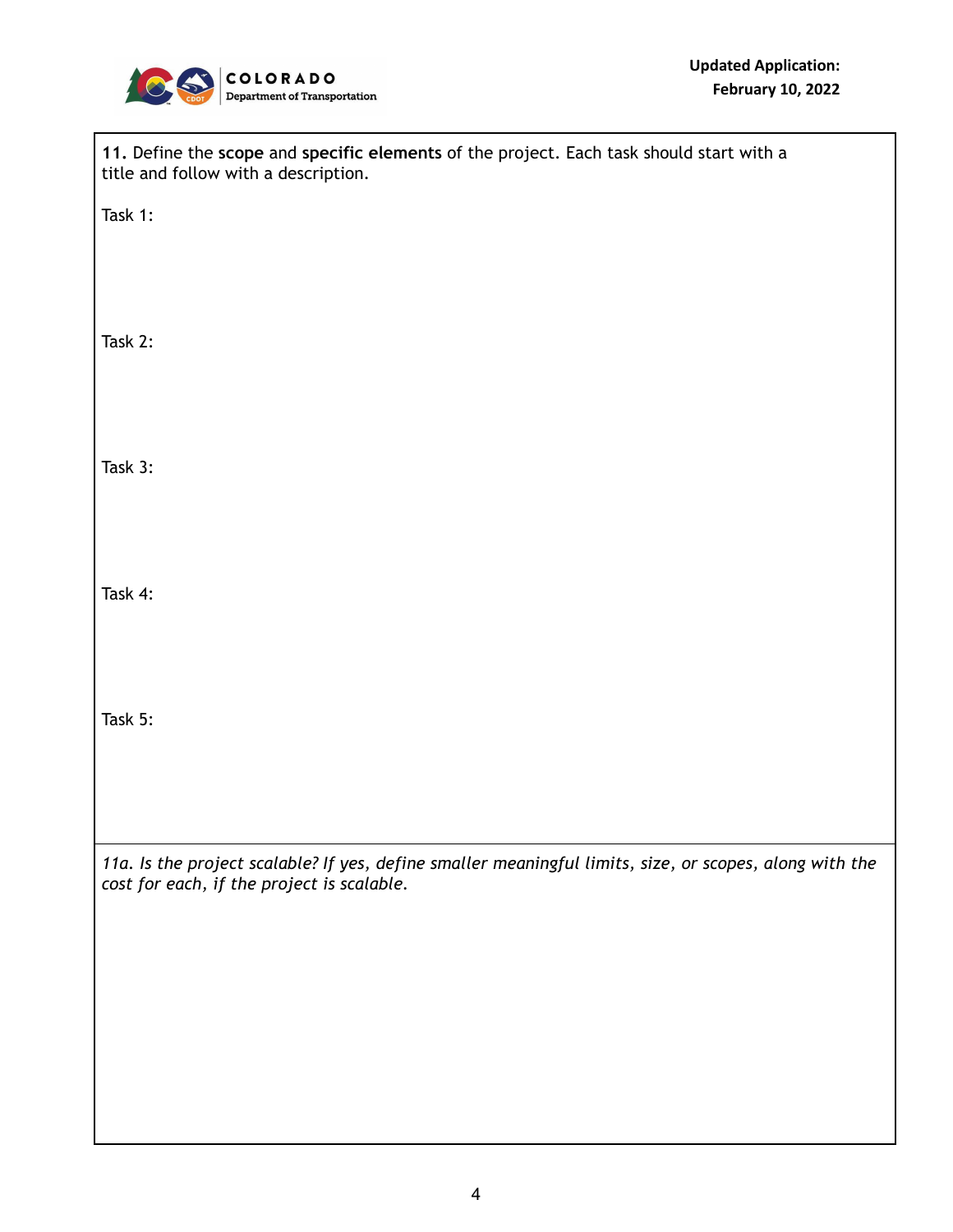

| <b>Financial Information</b><br>Part 2                                                                                                                                                                                                                                                                                                                                                                                             |  |                                                    |                                     |  |  |  |
|------------------------------------------------------------------------------------------------------------------------------------------------------------------------------------------------------------------------------------------------------------------------------------------------------------------------------------------------------------------------------------------------------------------------------------|--|----------------------------------------------------|-------------------------------------|--|--|--|
| 1. Total amount of grant funding request (maximum<br>\$150,000)                                                                                                                                                                                                                                                                                                                                                                    |  | \$                                                 |                                     |  |  |  |
| 2. Local Match: 10% of the grant funds listed above<br>Expenses prior to the PO execution are not eligible<br>for a match.<br>Match contributions can be cash and/or donated<br>materials. Match may not be staff or admin time.                                                                                                                                                                                                   |  | Amount:<br>(10% of grant<br>funding request)<br>\$ | Briefly describe<br>match expenses: |  |  |  |
| 3. Does this project leverage additional funds beyond the 10% match listed above? Please<br>explain.                                                                                                                                                                                                                                                                                                                               |  |                                                    |                                     |  |  |  |
| 4. By checking this box, the applicant's President, Chief Executive Officer, Chief<br>Elected Official (Mayor or County Commission Chair) or City/County Manager for local<br>governments or Agency Director or equivalent for others, has certified it allows this<br>project request to be submitted for funding and will follow all CDOT policies and state<br>and federal regulations when completing this project, if funded. |  |                                                    |                                     |  |  |  |
| Please provide a budget of project costs based on the tasks you<br>identified in Part One.                                                                                                                                                                                                                                                                                                                                         |  |                                                    | Cost                                |  |  |  |
|                                                                                                                                                                                                                                                                                                                                                                                                                                    |  |                                                    |                                     |  |  |  |
|                                                                                                                                                                                                                                                                                                                                                                                                                                    |  |                                                    |                                     |  |  |  |
|                                                                                                                                                                                                                                                                                                                                                                                                                                    |  |                                                    |                                     |  |  |  |
|                                                                                                                                                                                                                                                                                                                                                                                                                                    |  |                                                    |                                     |  |  |  |
|                                                                                                                                                                                                                                                                                                                                                                                                                                    |  |                                                    |                                     |  |  |  |
|                                                                                                                                                                                                                                                                                                                                                                                                                                    |  |                                                    |                                     |  |  |  |
| TOTAL:                                                                                                                                                                                                                                                                                                                                                                                                                             |  |                                                    |                                     |  |  |  |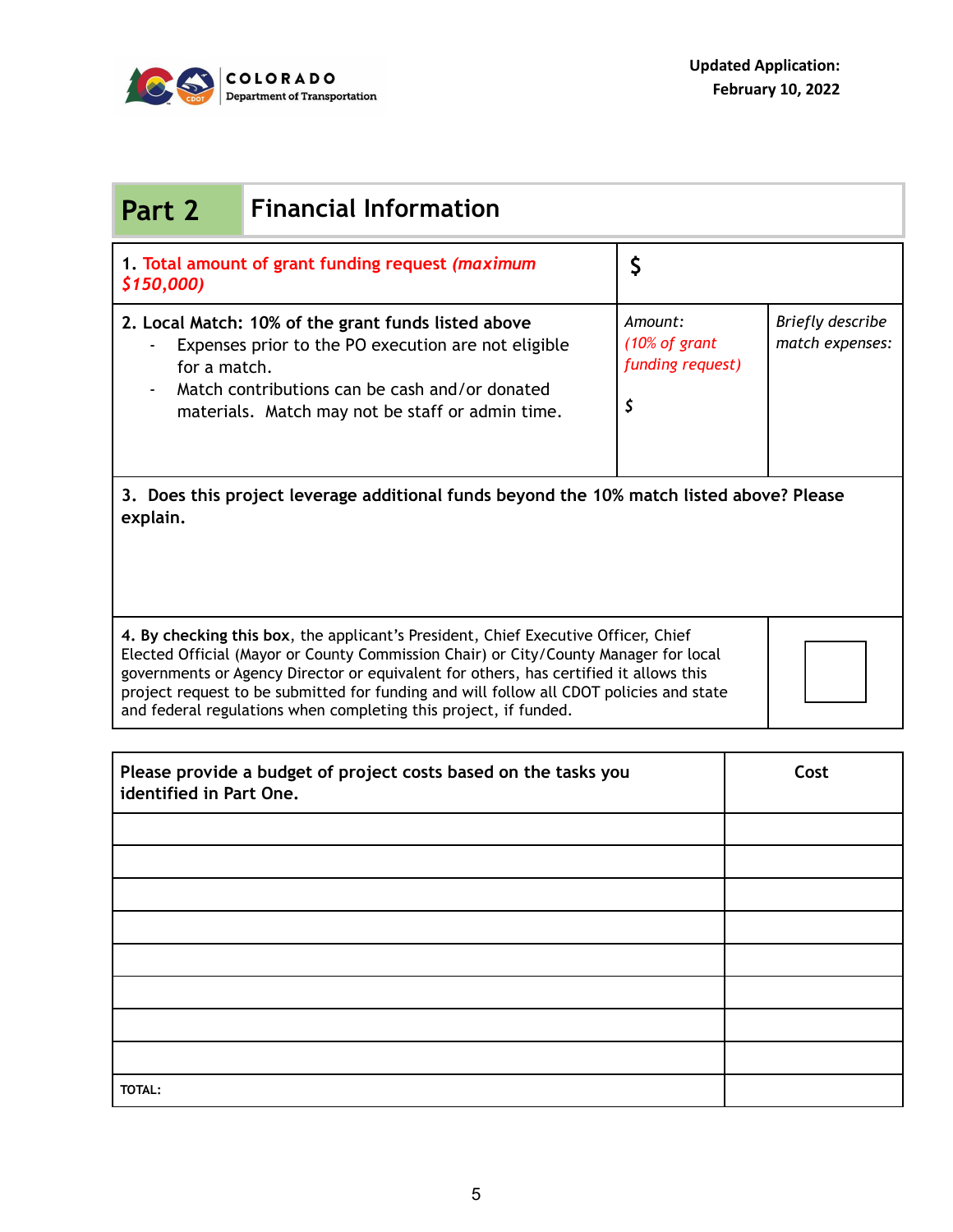

## **Part 3: Evaluation Criteria Questions**

#### **A. Vitality and the Built Environment, Active Transportation and Safety, Equity/Access**

*Provide qualitative and quantitative responses to the following questions on the significance of the proposed project.*

1. Vitality and the Built Environment (35%): How does the project impact the vitality of your community's downtown, mixed-use center, or community gathering space? Does this project promote economic development?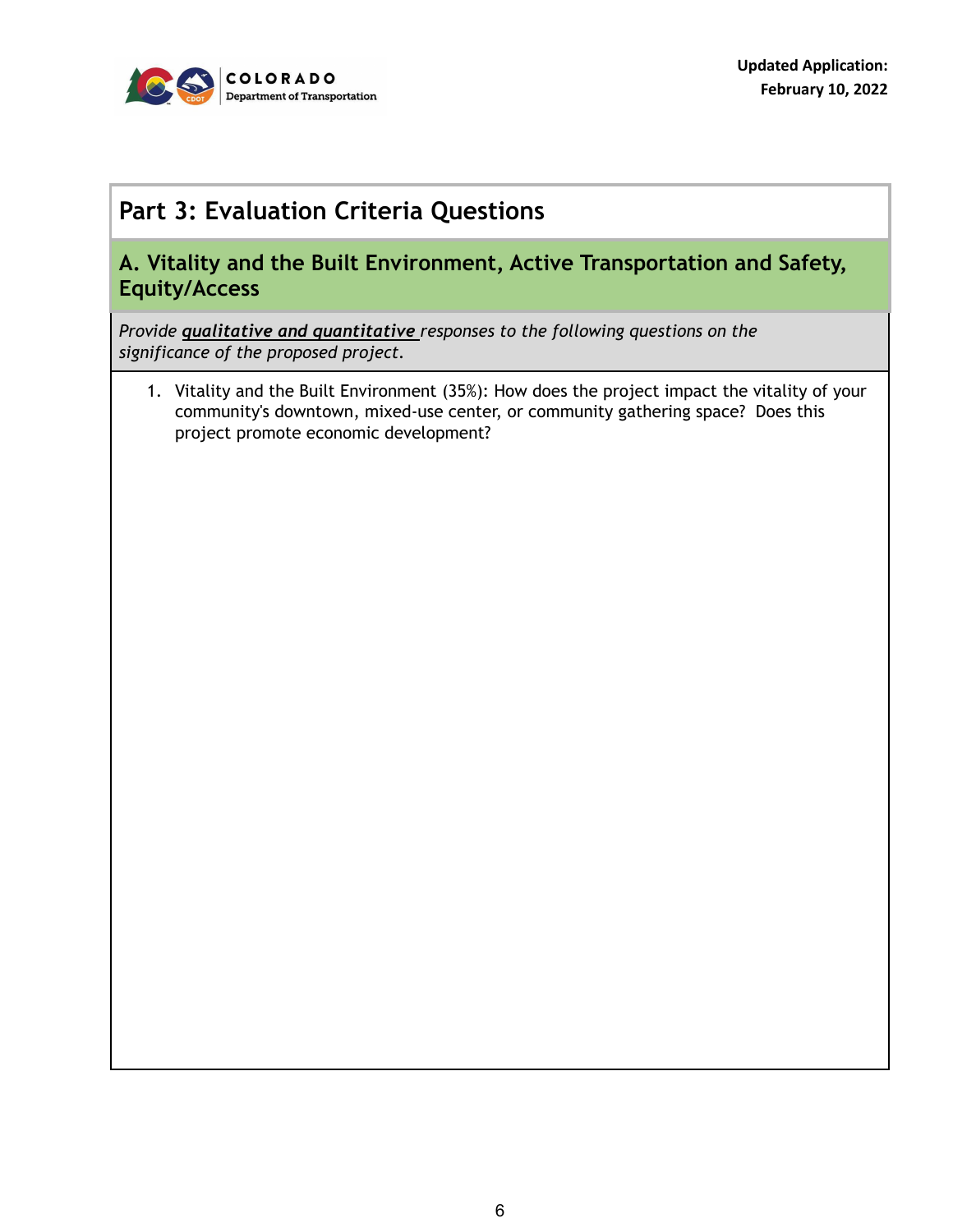

2. Active Transportation and Safety (35%):Does the project promote active transportation, including an increase to biking, walking, and/or transit? Does it improve safety for these and other vulnerable users? Please describe.

3. Equity and Access (10%): How will the project support low-income and vulnerable communities? Describe how the project addresses safe access to opportunity and mobility for residents of all ages, races, languages, incomes and abilities, including vulnerable users.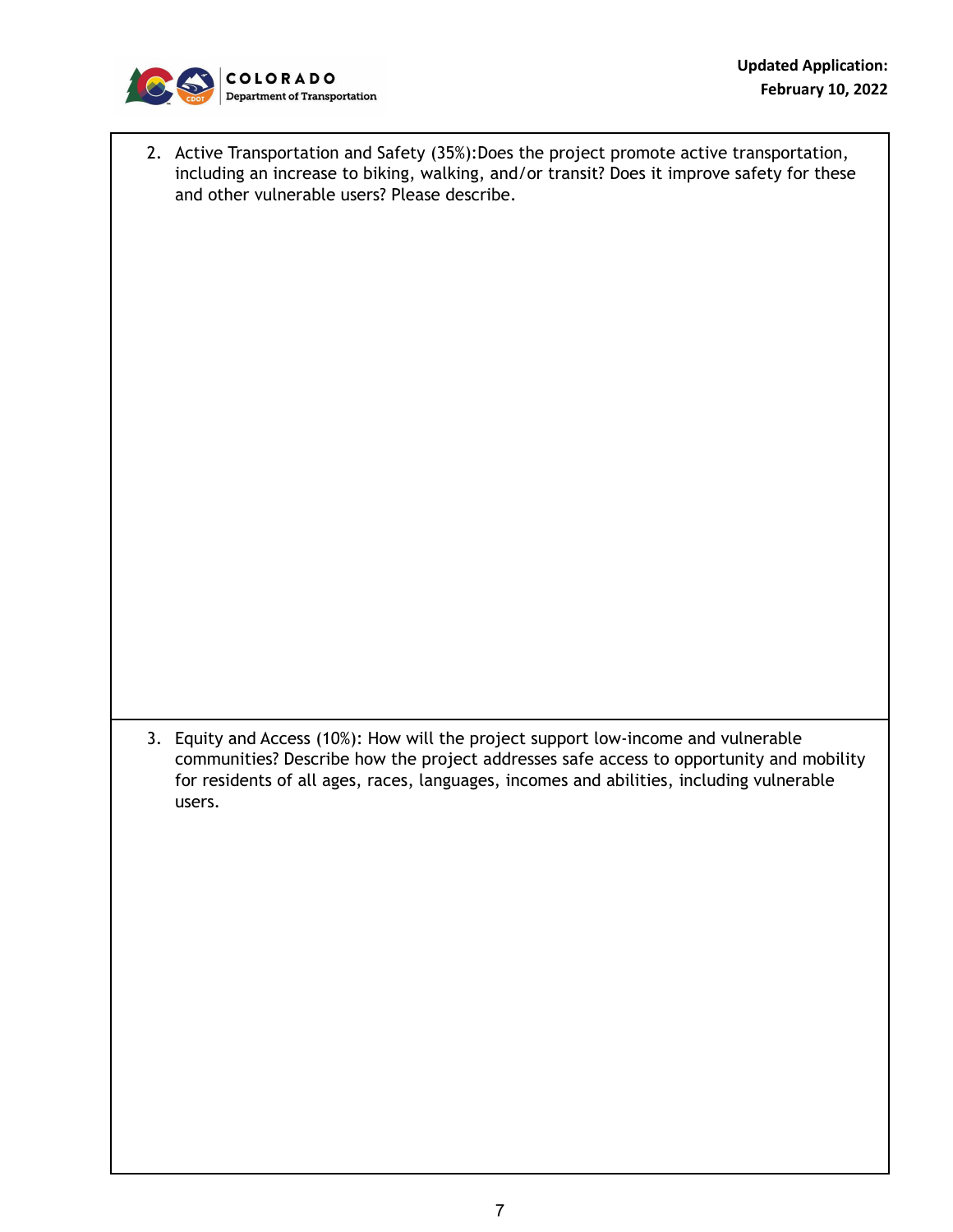

#### **B. Readiness, Community Plans/Public Support, Innovation, and Scalability**

*Provide qualitative and quantitative responses to the following questions on the level of support, readiness and matching funds for the project.*

1. Readiness of Implementation (10%): Provide a project schedule including all important milestones. What is the current status of design of the project? When is the anticipated completion date for this project? Describe the degree to which a project is "shovel ready," offering quick, tangible benefits to communities, and able to complete constructions within 12 months of the Purchase Order approval.

2. Describe any review by the applicant or by other agencies (including CDOT) that will be required as part of this project. Identify whether the project involves any CDOT Right-Of-Way (ROW).